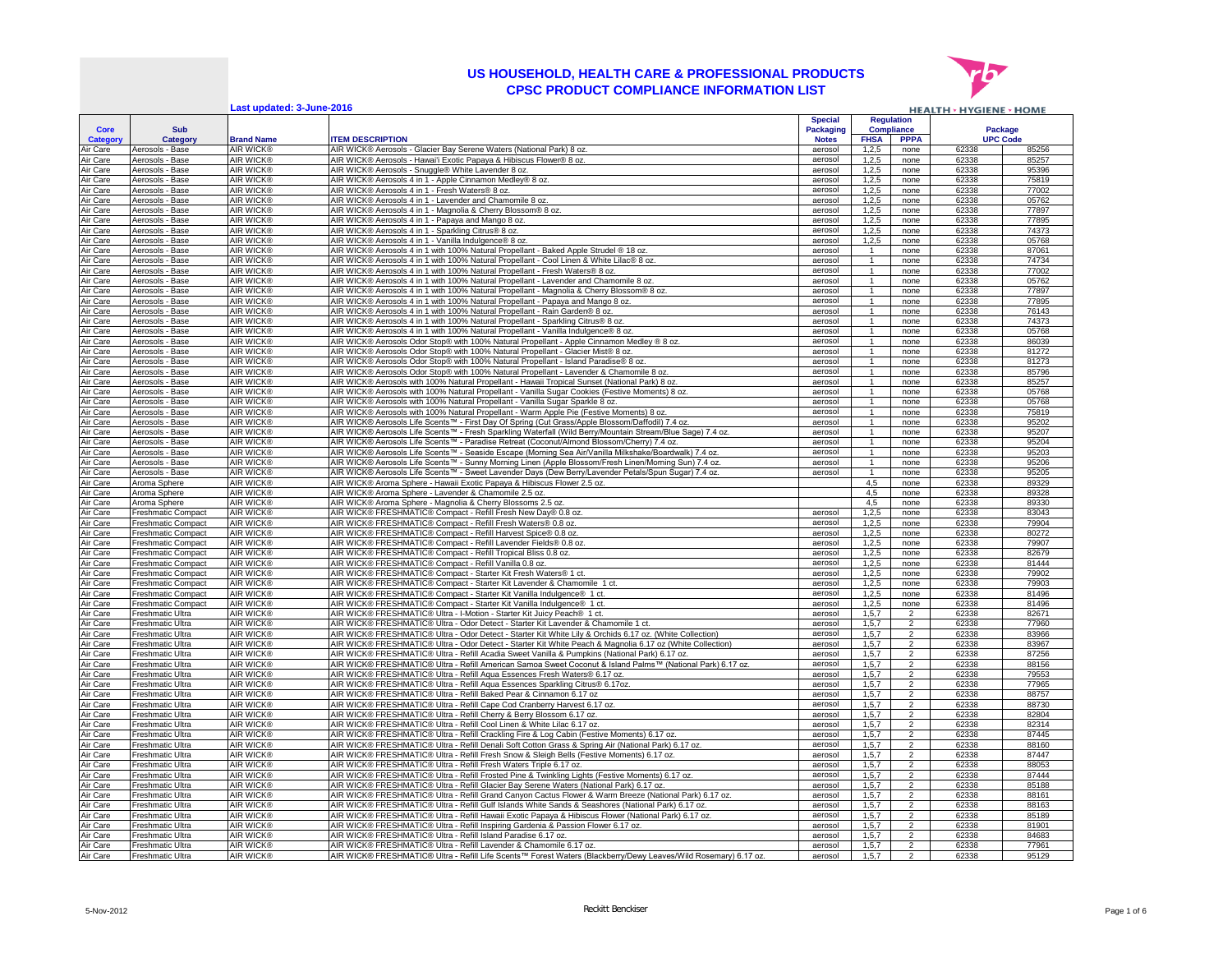

|                      |                                          | Last updated: 3-June-2016            |                                                                                                                                                                                                                                 |                    |                    |                                  | <b>HEALTH &gt; HYGIENE &gt; HOME</b> |                 |
|----------------------|------------------------------------------|--------------------------------------|---------------------------------------------------------------------------------------------------------------------------------------------------------------------------------------------------------------------------------|--------------------|--------------------|----------------------------------|--------------------------------------|-----------------|
|                      |                                          |                                      |                                                                                                                                                                                                                                 | <b>Special</b>     |                    | <b>Regulation</b>                |                                      |                 |
| Core                 | Sub                                      |                                      |                                                                                                                                                                                                                                 | <b>Packaging</b>   |                    | Compliance                       |                                      | Package         |
| Category             | Category                                 | <b>Brand Name</b>                    | <b>TEM DESCRIPTION</b>                                                                                                                                                                                                          | <b>Notes</b>       | <b>FHSA</b>        | <b>PPPA</b>                      |                                      | <b>UPC Code</b> |
| Air Care             | Freshmatic Ultra                         | <b>AIR WICK®</b>                     | AIR WICK® FRESHMATIC® Ultra - Refill Life Scents™ Linen In The Air (Green Apple/Crisp Linen/Fresh Air) 6.17 oz.                                                                                                                 | aerosol            | 1, 5, 7            | $\mathcal{P}$                    | 62338                                | 95128           |
| Air Care             | Freshmatic Ultra                         | <b>AIR WICK®</b>                     | AIR WICK® FRESHMATIC® Ultra - Refill Life Scents™ Mom's Baking (Baked Pear/Pie Crust/Vanilla) 6.17 oz.                                                                                                                          | aerosol            | 1, 5, 7            | $\overline{2}$                   | 62338                                | 91097           |
| Air Care             | Freshmatic Ultra                         | <b>AIR WICK®</b>                     | AIR WICK® FRESHMATIC® Ultra - Refill Life Scents™ Paradise Retreat (Coconut/Almond Blossom/Cherry) 6.17 oz.                                                                                                                     | aerosol            | 1, 5, 7            | $\overline{2}$                   | 62338                                | 91099           |
| Air Care<br>Air Care | Freshmatic Ultra<br>Freshmatic Ultra     | <b>AIR WICK®</b><br><b>AIR WICK®</b> | AIR WICK® FRESHMATIC® Ultra - Refill Life Scents™ Pumpkin Spiced Latte (Warm Spices/Pumpkin/Whipped Cream) 6.17 oz.<br>AIR WICK® FRESHMATIC® Ultra - Refill Life Scents™ Summer Delights (White Flowers/Melon/Vanilla) 6.17 oz. | aerosol<br>aerosol | 1, 5, 7<br>1.5.7   | $\overline{2}$<br>$\overline{2}$ | 62338<br>62338                       | 96219<br>91101  |
| Air Care             | Freshmatic Ultra                         | AIR WICK®                            | AIR WICK® FRESHMATIC® Ultra - Refill Life Scents™ Sweet Lavender Days (Red Current/Lavender Petals/Spun Sugar) 6.17 oz.                                                                                                         | aerosol            | 1, 5, 7            | $\overline{2}$                   | 62338                                | 91104           |
| Air Care             | reshmatic Ultra                          | <b>AIR WICK®</b>                     | AIR WICK® FRESHMATIC® Ultra - Refill Life Scents™ Trimming The Tree (Cozy Fire/Fresh Pine/Cinnamon Cookie) 6.17 oz.                                                                                                             | aerosol            | 1, 5, 7            | $\overline{2}$                   | 62338                                | 96218           |
| Air Care             | reshmatic Ultra                          | AIR WICK®                            | AIR WICK® FRESHMATIC® Ultra - Refill Life Scents™ Turquoise Oasis (Driftwood/Sea Spray/Warm Breeze) 6.17 oz.                                                                                                                    | aerosol            | 1, 5, 7            | $\overline{2}$                   | 62338                                | 91098           |
| Air Care             | reshmatic Ultra                          | AIR WICK®                            | AIR WICK® FRESHMATIC® Ultra - Refill Life Scents™ Vanilla Bakery Treat (Whipped Cream/Cupcakes/Raspberry Jam) 6.17 oz.                                                                                                          | aerosol            | 1, 5, 7            | $\overline{2}$                   | 62338                                | 96221           |
| <b>Air Care</b>      | reshmatic Ultra                          | AIR WICK®                            | AIR WICK® FRESHMATIC® Ultra - Refill Life Scents™ Warm Apple Crisp (Brown Sugar/Spiced Apple/Vanilla Ice Cream) 6.17 oz.                                                                                                        | aerosol            | 1, 5, 7            | $\overline{2}$                   | 62338                                | 96222           |
| Air Care             | Freshmatic Ultra                         | AIR WICK®                            | AIR WICK® FRESHMATIC® Ultra - Refill Life Scents™ Woodland Glow (Pine Cones/Mahogany/Winter Berries) 6.17 oz.                                                                                                                   | aerosol            | 1, 5, 7            | $\overline{2}$                   | 62338                                | 96220           |
| <b>\ir Care</b>      | reshmatic Ultra                          | AIR WICK®                            | AIR WICK® FRESHMATIC® Ultra - Refill Pack Cool Linen and White Lilac Twin 6.17 oz.                                                                                                                                              | aerosol            | 1, 5, 7            | $\mathfrak{p}$                   | 62338                                | 87601           |
| Air Care             | Freshmatic Ultra                         | AIR WICK®                            | AIR WICK® FRESHMATIC® Ultra - Refill Pumpkin Pie & Cream 6.17 oz.                                                                                                                                                               | aerosol            | 1, 5, 7            | $\overline{2}$                   | 62338                                | 87446           |
| Air Care             | Freshmatic Ultra                         | <b>AIR WICK®</b>                     | AIR WICK® FRESHMATIC® Ultra - Refill Refreshing Juicy Peach 6.17 oz.<br>AIR WICK® FRESHMATIC® Ultra - Refill Rocky Mountains Mountain Woodlands 6.17 oz.                                                                        | aerosol            | 1, 5, 7            | 2<br>$\overline{2}$              | 62338                                | 81903           |
| Air Care<br>Air Care | Freshmatic Ultra<br>Freshmatic Ultra     | AIR WICK®<br>AIR WICK®               | AIR WICK® FRESHMATIC® Ultra - Refill Serene Coconut Breeze 6.17 oz.                                                                                                                                                             | aerosol<br>aerosol | 1, 5, 7<br>1, 5, 7 | $\overline{2}$                   | 62338<br>62338                       | 88724<br>82805  |
| Air Care             | Freshmatic Ultra                         | AIR WICK®                            | AIR WICK® FRESHMATIC® Ultra - Refill Shenandoah Apple Harvest (National Park) 6.17 oz.                                                                                                                                          | aerosol            | 1, 5, 7            | $\overline{2}$                   | 62338                                | 87258           |
| \ir Care             | Freshmatic Ultra                         | AIR WICK®                            | AIR WICK® FRESHMATIC® Ultra - Refill Smoky Mountains Warm Spice & Twilight (National Park) 6.17 oz.                                                                                                                             | aerosol            | 1, 5, 7            | $\overline{2}$                   | 62338                                | 87257           |
| Air Care             | Freshmatic Ultra                         | AIR WICK®                            | AIR WICK® FRESHMATIC® Ultra - Refill Snuggle® Blue Iris 6.17 oz.                                                                                                                                                                | aerosol            | 1, 5, 7            | $\overline{2}$                   | 62338                                | 94223           |
| Air Care             | Freshmatic Ultra                         | <b>AIR WICK®</b>                     | AIR WICK® FRESHMATIC® Ultra - Refill Spring Blossoms 6.17 oz                                                                                                                                                                    | aerosol            | 1, 5, 7            | $\overline{2}$                   | 62338                                | 79554           |
| Air Care             | Freshmatic Ultra                         | <b>AIR WICK®</b>                     | AIR WICK® FRESHMATIC® Ultra - Refill Trimming the Tree 6.17 oz.                                                                                                                                                                 | aerosol            | 1, 5, 7            | $\overline{2}$                   | 62338                                | 88753           |
| Air Care             | Freshmatic Ultra                         | <b>AIR WICK®</b>                     | AIR WICK® FRESHMATIC® Ultra - Refill Tropical Bliss 6.17 oz.                                                                                                                                                                    | aerosol            | 1, 5, 7            | $\overline{2}$                   | 62338                                | 82803           |
| Air Care             | Freshmatic Ultra                         | AIR WICK®                            | AIR WICK® FRESHMATIC® Ultra - Refill Vanilla Passion® / Vanilla Snow & Soft Cashmere 6.17 oz.                                                                                                                                   | aerosol            | 1, 5, 7            | $\overline{2}$                   | 62338                                | 80978           |
| Air Care             | Freshmatic Ultra<br>Freshmatic Ultra     | <b>AIR WICK®</b><br><b>AIR WICK®</b> | AIR WICK® FRESHMATIC® Ultra - Refill Virgin Islands Tropical Plumeria & Sweet Honseysuckle (National Park) 6.17 oz.                                                                                                             | aerosol<br>aerosol | 1.5.7              | $\overline{2}$<br>$\overline{a}$ | 62338                                | 85191           |
| Air Care<br>Air Care | Freshmatic Ultra                         | AIR WICK®                            | AIR WICK® FRESHMATIC® Ultra - Refill Warm Apple Pie (Festive Moments) 6.17 oz.<br>AIR WICK® FRESHMATIC® Ultra - Refill White Lily & Orchids 6.17 oz.                                                                            | aerosol            | 1,5,7<br>1.5.7     | $\overline{2}$                   | 62338<br>62338                       | 78283<br>83904  |
| Air Care             | Freshmatic Ultra                         | <b>AIR WICK®</b>                     | AIR WICK® FRESHMATIC® Ultra - Refill White Peach & Magnolia 6.17oz (White Collection)                                                                                                                                           | aerosol            | 1, 5, 7            | $\overline{2}$                   | 62338                                | 81903           |
| Air Care             | Freshmatic Ultra                         | <b>AIR WICK®</b>                     | AIR WICK® FRESHMATIC® Ultra - Refill White Tahitian Coconut 6.17oz (White Collection)                                                                                                                                           | aerosol            | 1, 5, 7            | $\overline{2}$                   | 62338                                | 82805           |
| <b>Air Care</b>      | Freshmatic Ultra                         | <b>AIR WICK®</b>                     | AIR WICK® FRESHMATIC® Ultra - Refill Yellowstone Wildflower Valley (National Park) 6.17 oz.                                                                                                                                     | aerosol            | 1, 5, 7            | $\mathfrak{p}$                   | 62338                                | 85190           |
| Air Care             | Freshmatic Ultra                         | AIR WICK®                            | AIR WICK® FRESHMATIC® Ultra - Refill Zion Fall Foliage & Spice 6.17 oz.                                                                                                                                                         | aerosol            | 1, 5, 7            | $\overline{c}$                   | 62338                                | 88719           |
| Air Care             | Freshmatic Ultra                         | <b>AIR WICK®</b>                     | AIR WICK® FRESHMATIC® Ultra - Starter Kit Apple Cinnamon Medley® 1 ct                                                                                                                                                           | aerosol            | 1, 5, 7            | $\overline{2}$                   | 62338                                | 78284           |
| Air Care             | Freshmatic Ultra                         | AIR WICK®                            | AIR WICK® FRESHMATIC® Ultra - Starter Kit Aqua Essences Fresh Waters® 1 ct.                                                                                                                                                     | aerosol            | 1,5,7              | $\overline{2}$                   | 62338                                | 79782           |
| Air Care             | Freshmatic Ultra                         | AIR WICK®                            | AIR WICK® FRESHMATIC® Ultra - Starter Kit Harvest Spice® / Apple & Cinnamon Velvet 1 ct.                                                                                                                                        | aerosol            | 1,5,7              | $\overline{2}$                   | 62338                                | 78284           |
| Air Care<br>Air Care | Freshmatic Ultra<br>Freshmatic Ultra     | AIR WICK®<br>AIR WICK®               | AIR WICK® FRESHMATIC® Ultra - Starter Kit Lavender & Chamomile 1 ct.<br>AIR WICK® FRESHMATIC® Ultra - Starter Kit Life Scents™ Forest Waters® 1 ct.                                                                             | aerosol<br>aerosol | 1, 5, 7<br>1, 5, 7 | 2<br>$\overline{2}$              | 62338<br>62338                       | 87134<br>95470  |
| Air Care             | Freshmatic Ultra                         | AIR WICK®                            | AIR WICK® FRESHMATIC® Ultra - Starter Kit Life Scents™ Paradise Retreat (Coconut/Almond Blossom/Cherry) 1 ct.                                                                                                                   | aerosol            | 1, 5, 7            | $\overline{2}$                   | 62338                                | 95475           |
| Air Care             | Freshmatic Ultra                         | AIR WICK®                            | AIR WICK® FRESHMATIC® Ultra - Starter Kit Life Scents™ Summer Delights (White Flowers/Melon/Vanilla) 1 ct.                                                                                                                      | aerosol            | 1, 5, 7            | $\overline{2}$                   | 62338                                | 92944           |
| Air Care             | Freshmatic Ultra                         | AIR WICK®                            | AIR WICK® FRESHMATIC® Ultra - Starter Kit Life Scents™ Turquoise Oasis (Driftwood/Sea Spray/Warm Breeze) 1 ct.                                                                                                                  | aerosol            | 1, 5, 7            | 2                                | 62338                                | 96304           |
| Air Care             | Freshmatic Ultra                         | AIR WICK®                            | AIR WICK® FRESHMATIC® Ultra - Starter Kit Odor Detect Cool Linen & White Lilac® 1 ct.                                                                                                                                           | aerosol            | 1, 5, 7            | $\overline{2}$                   | 62338                                | 82289           |
| Air Care             | Freshmatic Ultra                         | AIR WICK®                            | AIR WICK® FRESHMATIC® Ultra - Starter Kit Odor Detect Lavender & Chamomile 1 ct.                                                                                                                                                | aerosol            | 1, 5, 7            | $\overline{c}$                   | 62338                                | 77960           |
| Air Care             | Freshmatic Ultra                         | AIR WICK®                            | AIR WICK® FRESHMATIC® Ultra - Starter Kit Snuggle® Fresh Linen 1 ct.                                                                                                                                                            | aerosol            | 1, 5, 7            | $\overline{c}$                   | 62338                                | 93554           |
| Air Care             | Freshmatic Ultra                         | <b>AIR WICK®</b>                     | AIR WICK® FRESHMATIC® Ultra - Starter Kit Vanilla Indulgence ® 1 ct.                                                                                                                                                            | aerosol            | 1, 5, 7            | $\overline{2}$                   | 62338                                | 81443           |
| Air Care             | Freshmatic Ultra                         | <b>AIR WICK®</b>                     | AIR WICK® FRESHMATIC® Ultra - Starter Kit Vanilla Snow & Soft Cashmere 1 ct.                                                                                                                                                    | aerosol            | 1, 5, 7            | $\overline{2}$                   | 62338                                | 81443           |
| Air Care<br>Air Care | Scented Oil Kit<br>Scented Oil Kit       | <b>AIR WICK®</b><br><b>AIR WICK®</b> | AIR WICK® Scented Oil - Double Fresh Starter Kit - Island Paradise® 0.67 oz.<br>AIR WICK® Scented Oil - Double Fresh Starter Kit - Lavender & Chamomile 0.67 oz.                                                                |                    | 5<br>5             | none<br>none                     | 62338<br>62338                       | 84023<br>84024  |
| Air Care             | Scented Oil Kit                          | <b>AIR WICK®</b>                     | AIR WICK® Scented Oil - Double Fresh Starter Kit - White Peach & Magnolia (White Collection) 0.67 oz.                                                                                                                           |                    | $\overline{5}$     | none                             | 62338                                | 84118           |
| Air Care             | Scented Oil Kit                          | <b>AIR WICK®</b>                     | AIR WICK® Scented Oil - Double Fresh Starter Kit - White Lily&Orchids (White Collection) 0.67 oz.                                                                                                                               |                    | 5                  | none                             | 62338                                | 84120           |
| Air Care             | Scented Oil Kit                          | <b>AIR WICK®</b>                     | AIR WICK® Scented Oil - Double Fresh Starter Kit - White Tahitian Coconut (White Collection) 0.67 oz.                                                                                                                           |                    | 5                  | none                             | 62338                                | 84117           |
| Air Care             | Scented Oil Kit                          | AIR WICK®                            | AIR WICK® Scented Oil - I-Motion - Island Paradise® Kit (Carton) 1 ct.                                                                                                                                                          |                    | 5                  | none                             | 62338                                | 81742           |
| Air Care             | Scented Oil Kit                          | <b>AIR WICK®</b>                     | AIR WICK® Scented Oil - I-Motion - Lavender & Vanilla Kit (Carton) 1 ct.                                                                                                                                                        |                    | 5                  | none                             | 62338                                | 81743           |
| Air Care             | Scented Oil Kit                          | AIR WICK®                            | AIR WICK® Scented Oil - I-Motion - Mountain Breeze Kit (Carton) 1 ct.                                                                                                                                                           |                    | 5                  | none                             | 62338                                | 81741           |
| Air Care             | Scented Oil Refil                        | AIR WICK®                            | AIR WICK® Scented Oil - Refill Apple Cinnamon Medley® 5 ct.                                                                                                                                                                     |                    | 5                  | none                             | 62338                                | 93792           |
| Air Care             | Scented Oil Refill                       | AIR WICK®                            | AIR WICK® Scented Oil - Refill Fresh Waters® 5 ct.                                                                                                                                                                              |                    | 5                  | none                             | 62338                                | 93791           |
| Air Care<br>Air Care | Scented Oil Refill<br>Scented Oil Refill | AIR WICK®<br>AIR WICK®               | AIR WICK® Scented Oil - Refill Hawaii Exotic Papaya & Hibiscus Flower 5 ct.<br>AIR WICK® Scented Oil - Refill Lavender and Chamomile 5 ct.                                                                                      |                    | 5                  | none                             | 62338<br>62338                       | 93794<br>93790  |
| Air Care             | Scented Oil Refill                       | AIR WICK®                            | AIR WICK® Scented Oil - Refill Life Scents™ Warm Apple Crisp (Brown Sugar/Spiced Apple/Vanilla Ice Cream) 5 ct.                                                                                                                 |                    | 5<br>5             | none<br>none                     | 62338                                | 96442           |
| Air Care             | Scented Oil Refill                       | AIR WICK®                            | AIR WICK® Scented Oil - Refill Single Apple Cinnamon Medley®/Apple Cinnamon Velvet 0.71 oz                                                                                                                                      |                    | 5                  | none                             | 62338                                | 80354           |
| Air Care             | Scented Oil Refill                       | AIR WICK®                            | AIR WICK® Scented Oil - Refill Single Aqua Essences™ Island Paradise® 0.67 oz.                                                                                                                                                  |                    | 5                  | none                             | 62338                                | 80355           |
| Air Care             | <b>Scented Oil Refill</b>                | <b>AIR WICK®</b>                     | AIR WICK® Scented Oil - Refill Single Aqua Essences™ Mountain Breeze 0.71 oz.                                                                                                                                                   |                    | 5                  | none                             | 62338                                | 81245           |
| Air Care             | Scented Oil Refill                       | AIR WICK®                            | AIR WICK® Scented Oil - Refill Single Calming Magnolia & Cherry Blossom 0.67 oz                                                                                                                                                 |                    | 5                  | none                             | 62338                                | 78669           |
| Air Care             | Scented Oil Refill                       | <b>AIR WICK®</b>                     | AIR WICK® Scented Oil - Refill Single Delightful White Flower & Peony Blossom 0.71 oz                                                                                                                                           |                    | 5                  | none                             | 62338                                | 81839           |
| Air Care             | Scented Oil Refill                       | AIR WICK®                            | AIR WICK® Scented Oil - Refill Single Fresh Waters® 0.67 oz.                                                                                                                                                                    |                    | 5                  | none                             | 62338                                | 79716           |
| Air Care             | <b>Scented Oil Refill</b>                | <b>AIR WICK®</b>                     | AIR WICK® Scented Oil - Refill Single Lavender & Chamomile 0.67 oz.                                                                                                                                                             |                    | 5                  | none                             | 62338                                | 77397           |
| Air Care             | Scented Oil Refill<br>Scented Oil Refill | AIR WICK®<br><b>AIR WICK®</b>        | AIR WICK® Scented Oil - Refill Single Revitalization® Eucalyptus & Citrus 0.71 oz.                                                                                                                                              |                    | 5<br>5             | none                             | 62338<br>62338                       | 77396<br>81840  |
| Air Care<br>Air Care | Scented Oil Refill                       | AIR WICK®                            | AIR WICK® Scented Oil - Refill Single Tranquility Lavender & Vanilla 0.71 oz.<br>AIR WICK® Scented Oil - Refill Single Vanilla Sugar Cookies (Festive Moments) 0.67 oz                                                          |                    | 5                  | none<br>none                     | 62338                                | 80352           |
| Air Care             | Scented Oil Refill                       | <b>AIR WICK®</b>                     | AIR WICK® Scented Oil - Refill Snuggle® Fresh Linen 5 ct.                                                                                                                                                                       |                    | 5                  | none                             | 62338                                | 93793           |
| Air Care             | Scented Oil Refill                       | <b>AIR WICK®</b>                     | AIR WICK® Scented Oil - Refill Triple Apple Cinnamon Medley 0.67 oz.                                                                                                                                                            |                    | $\overline{5}$     | none                             | 62338                                | 83350           |
| Air Care             | Scented Oil Refill                       | <b>AIR WICK®</b>                     | AIR WICK® Scented Oil - Refill Triple Fresh Waters 0.67 oz.                                                                                                                                                                     |                    | 5                  | none                             | 62338                                | 84473           |
| Air Care             | Scented Oil Refill                       | <b>AIR WICK®</b>                     | AIR WICK® Scented Oil - Refill Triple Hawaii Exotic Papaya & Hibiscus Flower (National Park) 0.67 oz                                                                                                                            |                    | 5                  | none                             | 62338                                | 88090           |
| Air Care             | Scented Oil Refill                       | AIR WICK®                            | AIR WICK® Scented Oil - Refill Triple Lavender & Chamomile 0.67 oz.                                                                                                                                                             |                    | 5                  | none                             | 62338                                | 81465           |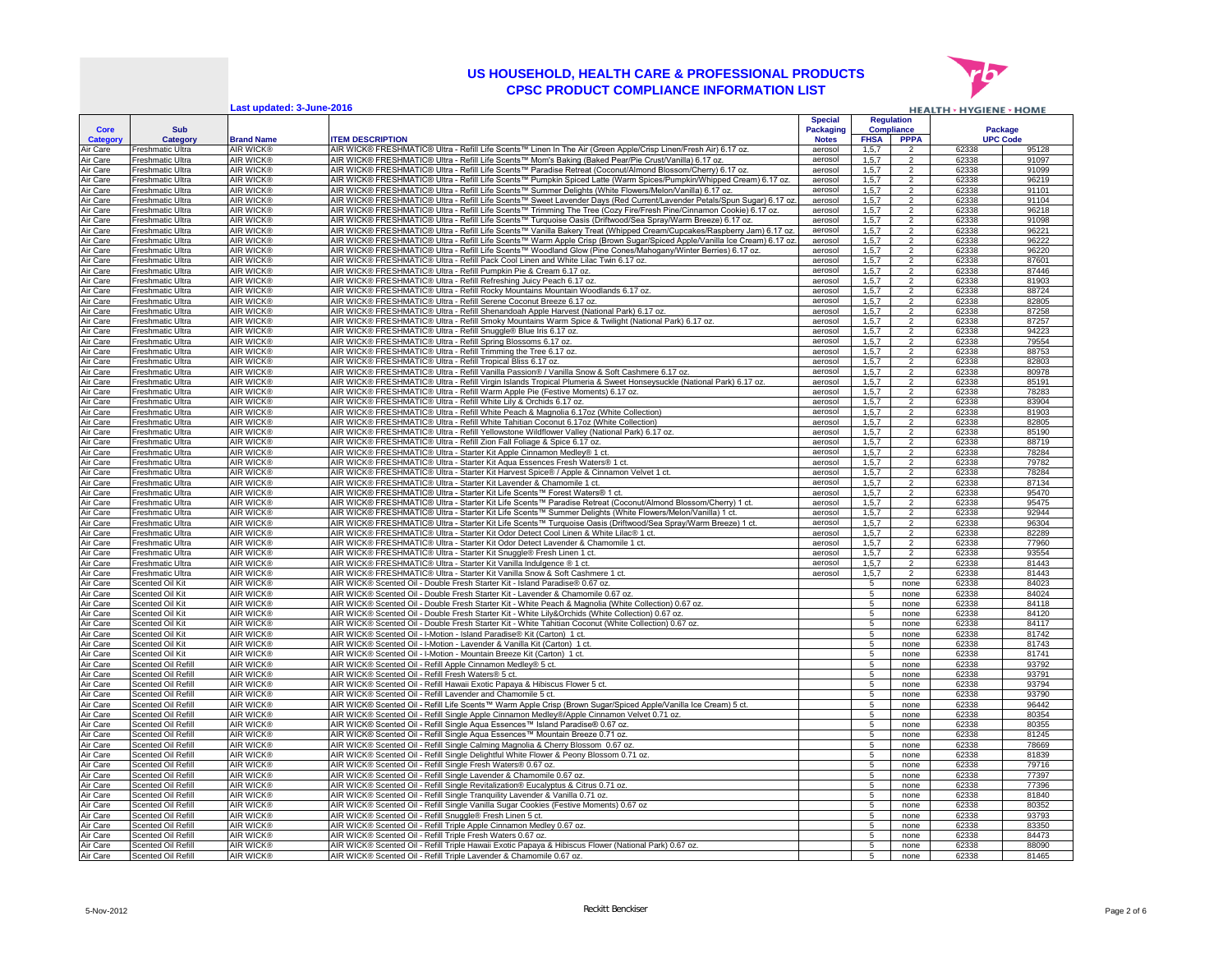

**Last updated: 3-June-2016 HEALTH > HYGIENE > HOME Special Regulation Compliance Package Core Sub Packaging UPC Code Category Category Brand Name ITEM DESCRIPTION Notes FHSA PPPA** Air Care Scented Oil Refill AIR WICK® AIR WICK® Scented Oil - Refill Triple Virgin Island Tropical Plumeria & Sweet Honeysuckle (National Park) 0.67 oz. 5 none 62338 88091 Air Care Scented Oil Refill AIR WICK® AIR WICK® Scented Oil - Refill Twin Acadia Sweet Vanilla & Pumpkin (National Park) 0.67 oz. 5 none | 62338 | 87174 Air Care Scented Oil Refill AIR WICK® AIR WICK® Scented Oil - Refill Twin American Samoa Sweet Coconut & Island Palms (National Park) 0.67 oz. 5 none 62338 88075<br>Air Care Scented Oil Refill AIR WICK® AIR WICK® Scented Oil Air Care Scented Oil Refill AIR WICK® AIR WICK® Scented Oil - Refill Twin Apple Cinnamon Medley® 0.71 oz. 5 none 62338 80420<br>Air Care Scented Oil Refill AIR WICK® AIR WICK® Scented Oil - Refill Twin Agua Essences™ Cool Li Scented Oil Refill AIR WICK® AIR WICK® Scented Oil - Refill Twin Aqua Essences™ Cool Linen & White Lilac® 0.67 oz.<br>Scented Oil Refill AIR WICK® AIR WICK® Scented Oil - Refill Twin Aqua Essences™ Fresh New Day 0.71 oz. 627 Air Care Scented Oil Refill AIR WICK® AIR WICK® Scented Oil - Refill Twin Aqua Essences™ Fresh New Day 0.71 oz.<br>Air Care Scented Oil Refill AIR WICK® AIR WICK® Scented Oil - Refill Twin Aqua Essences™ Fruit Medlev® 0.71 o Air Care Scented Oil Refill AIR WICK® AIR WICK® Scented Oil - Refill Twin Aqua Essences™ Fruit Medley® 0.71 oz.<br>Air Care Scented Oil Refill AIR WICK® AIR WICK® Scented Oil - Refill Twin Aqua Essences™ Island Paradise® 0.6 Air Care Scented Oil Refill AIR WICK® AIR WICK® Scented Oil - Refill Twin Aqua Essences™ Island Paradise® 0.67 oz. Second All Refill Twin Aqua Essences™ Island Paradise® 0.67 oz. Second Oil - 6 none 62338 81249 81249 8124 Air Care Scented Oil Refill AIR WICK® AIR WICK® Scented Oil - Refill Twin Aqua Essences™ Morning Rain® 0.71 oz. 5 none 62338 82340 82340 82340 82340 82340 82340 80095 6 100 8 12340 80095 6 12340 80095 6 12340 80095 6 1233 Air Care Scented Oil Refill AIR WICK® AIR WICK® Scented Oil - Refill Twin Calming Magnolia & Cherry Blossom 0.67 oz.<br>Air Care Scented Oil Refill AIR WICK® AIR WICK® Scented Oil - Refill Twin Country Berries® 0.67 oz. 5 non Air Care Scented Oil Refill AIR WICK® AIR WICK® Scented Oil - Refill Twin Country Berries® 0.67 oz. 5 none 1 62338 77589<br>Air Care Scented Oil Refill AIR WICK® AIR WICK® Scented Oil - Refill Twin Crackling Fire & Log Cabin Air Care Scented Oil Refill AIR WICK® AIR WICK® Scented Oil - Refill Twin Crackling Fire & Log Cabin (Festive Moments) 0.67 oz. 5 none 52338 Air Care Scented Oil Refill AIR WICK® AIR WICK® Scented Oil - Refill Twin Crisp Breeze® 0.67 oz. 5 none 62338 f 77590 77590 Air Care Scented Oil Refill AIR WICK® AIR WICK® Scented Oil - Refill Twin Denali Soft Cotton Grass & Spring Air (National Park) 0.67 oz. 5 none 1 62338 88077<br>Air Care Scented Oil Refill AIR WICK® AIR WICK® Scented Oil - Re Air Care Scented Oil Refill AIR WICK® AIR WICK® Scented Oil - Refill Twin Fresh Snow & Sleigh Bells (Festive Moments) 0.67 oz. 5 none 162338 87247<br>Air Care Scented Oil Refill AIR WICK® AIR WICK® Scented Oil - Refill Twin F Air Care Scented Oil Refill AIR WICK® AIR WICK® Scented Oil - Refill Twin Fresh Waters® 0.67 oz. 5 none 1 none 62338 79717 Air Care Scented Oil Refill AIR WICK® AIR WICK® Scented Oil - Refill Twin Frosted Pine & Twinkling Lights (Festive Moments) 0.67 oz. 5 none in 62338 87244 Air Care Scented Oil Refill AIR WICK® AIR WICK® Scented Oil - Refill Twin Glacier Bay Serene Waters (National Park) 0.67 oz. 5 none 62338 85174 Air Care Scented Oil Refill AIR WICK® AIR WICK® Scented Oil - Refill Twin Grand Canyon Cactus Flower & Warm Breeze (National Park) 0.67 oz. 15 none 62338 88076 Air Care Scented Oil Refill AIR WICK® AIR WICK® Scented Oil - Refill Twin Gulf Islands White Sands & Seashores (National Park) 0.67 oz. 5 none 62338 88078 Air Care Scented Oil Refill AIR WICK® AIR WICK® Scented Oil - Refill Twin Harvest Spice® (non-color) 0.71 oz. 5 none 62338 78384 78384<br>Air Care Scented Oil Refill AIR WICK® AIR WICK® Scented Oil - Refill Twin Hawaii Exotic AIR WICK® AIR WICK® Scented Oil - Refill Twin Hawaii Exotic Papaya & Hibiscus Flower (National Park) 0.67 oz. 5 none 5 none 62338 85175<br>AIR WICK® AIR WICK® Scented Oil - Refill Twin Inspiring Gardenia & Passion Flower 0.67 Air Care Scented Oil Refill AIR WICK® AIR WICK® Scented Oil - Refill Twin Inspiring Gardenia & Passion Flower 0.67 oz. 5 none 62338 82292 Air Care Scented Oil Refill AIR WICK® AIR WICK® Scented Oil - Refill Twin Lavender & Chamomile 0.67 oz. 5 none 62338 78473 78473 78473 78473 78473 78473 78473 78473 78473 78473 78473 78473 78473 78473 78473 78473 78473 784 Air Care Scented Oil Refill AIR WICK® AIR WICK® Scented Oil - Refill Twin Pumpkin Pie and Cream (Festive Moments) 0.67 oz. 5 none 62338 87246 Air Care Scented Oil Refill AIR WICK® AIR WICK® Scented Oil - Refill Twin Revitalization Eucalyptus & Citrus 0.67 oz. Show and the server all the server all the server all the server all the server all the server all the s Air Care Scented Oil Refill AIR WICK® AIR WICK® Scented Oil - Refill Twin Seasonal Cherry & Berry Blossom™ 0.71 oz. 5 none | 62338 | 82734 | 82734 Air Care Scented Oil Refill AIR WICK® AIR WICK® Scented Oil - Refill Twin Seasonal Serene Coconut Breeze™ 0.67 oz. 5 none 1 62338 82733<br>Air Care Scented Oil Refill AIR WICK® AIR WICK® Scented Oil - Refill Twin Shenandoah Air Care Scented Oil Refill AIR WICK® AIR WICK® Scented Oil - Refill Twin Shenandoah Apple Harvest (National Park) 0.67 oz 5 none 62338 87176 Air Care Scented Oil Refill AIR WICK® AIR WICK® Scented Oil - Refill Twin Smoky Mountains Warm Spice & Twilight (National Park) 0.67 oz. 5 none 62338 87175 Air Care Scented Oil Refill | AIR WICK® | AIR WICK® Scented Oil - Refill Twin Soothing Jasmine & Kiwi 0.71 oz. 5 none | 62338 | 62338 | 81650 Air Care Scented Oil Refill AIR WICK® AIR WICK® Scented Oil - Refill Twin Tropical Bliss™ 0.67 oz. 5 none 62338 82732 82732 82732<br>Air Care Scented Oil Refill AIR WICK® AIR WICK® Scented Oil - Refill Twin Vanilla Passion™/ AIR WICK® Scented Oil - Refill Twin Vanilla Passion™/ Vanilla Snow & Soft Cashmere 0.71 oz Air Care Scented Oil Refill AIR WICK® AIR WICK® Scented Oil - Refill Twin Virgin Island Paradise Flowers (National Park) 0.67 oz. 5 none 162338 85177<br>Air Care Scented Oil Refill AIR WICK® AIR WICK® Scented Oil - Refill Twi Air Care Scented Oil Refill AIR WICK® AIR WICK® Scented Oil - Refill Twin White Lily & Orchids 0.67oz (White Collection) 5 none 62338 8338<br>Air Care Scented Oil Refill AIR WICK® AIR WICK® Scented Oil - Refill Twin White Pea Air Care Scented Oil Refill AIR WICK® AIR WICK® Scented Oil - Refill Twin White Peach & Magnolia 0.67oz (White Collection) 62338 1 1000 1 62338 83933 Air Care Scented Oil Refill AIR WICK® AIR WICK® Scented Oil - Refill Twin White Tahitian Coconut 0.67oz (White Collection) 5 none 62338 83929 Air Care Scented Oil Refill AIR WICK® AIR WICK® Scented Oil - Refill Twin Yellowstone Wildflower Valley (National Park) 0.67 oz. Air Care Scented Oil Kit AIR WICK® AIR WICK® Scented Oil - Starter Kit - 1+1 Peach & Magnolia (White Collection) 1 ct. 5 none 62338 84110 Air Care Scented Oil Kit AIR WICK® AIR WICK® Scented Oil - Starter Kit - 1+1 White Lily & Orchids (White Collection) 1 ct. **1999 12: 1999 12: 1999 12: 1999 12: 1999 12: 1999 12: 1999 12: 1999 12: 1999 12: 1999 12: 1999 12:** Air Care Scented Oil Kit AIR WICK® AIR WICK® Scented Oil - Starter Kit - 1+1 White Tahitian Coconut (White Collection) 1 ct. 5 none 62338 84109 Air Care Scented Oil Kit AIR WICK® AIR WICK® Scented Oil - Starter Kit - 1+2 Base White Lily & Orchids (White Collection) 2 ct. [5] Care R4116 Air Care Scented Oil Kit AIR WICK® AIR ANR WICK® Scented Oil - Starter Kit - 1+2 Base White Peach & Magnolia (White Collection) 2 ct. 5 none 62:338 84114<br>Air Care Scented Oil Kit AIR WICK® AIR WICK® Scented Oil - Starter K Air Care Scented Oil Kit AIR WICK® AIR WICK® Scented Oil - Starter Kit - 1+2 Base White Tahitian Coconut (White Collection) 2 ct. Care Collection and Care Collection and Care of the Guide of the Starter Air - 1+2 Base Whit Air Care Scented Oil Kit AIR WICK® AIR WICK® Scented Oil - Starter Kit - 1+6 Cool Linen & White Lilac 1 ct. Chare Comment Care is a starter Kit - 1 chare is a starter Kit - 1+6 Cool Linen & White Lilac 1 ct. Chare Comment Air Care Scented Oil Refill AIR WICK® AIR WICK® Scented Oil - Starter Kit Hawaii Exotic Papaya & Hibiscus Flower 1 ct. None 1 ct. 5 none 62338 89733 89733<br>Air Care Scented Oil Refill AIR WICK® AIR WICK® Scented Oil - Start Scented Oil Refill AIR WICK® AIR WICK® Scented Oil - Starter Kit Lavender & Chamomile 1 ct. 6 none 6338 93847 93847 93847 93847 93847 93847 93847 93847 93847 93847 93847 93847 93847 93847 93847 93847 93847 93847 93847 9384 Air Care Scented Oil Refill AIR WICK® AIR WICK® Scented Oil - Starter Kit Life Scents™ Forest Waters (Blackberry/Dewy Leaves/Wild Rosemary) 1 ct. 1 5 none 62338 95060<br>Air Care Scented Oil Refill AIR WICK® AIR WICK® Scente Air Care Scented Oil Refill AIR WICK® AIR WICK® Scented Oil - Starter Kit Life Scents™ Warm Apple Crisp (Brown Sugar/Spiced Apple/Vanilla Ice Cream) 1 ct. 1 5 none 62338 95959 95959 95959<br>Air Care Scented Oil Refill AIR W Air Care Scented Oil Refill AIR WICK® AIR WICK® Scented Oil - Triple Refill American Samoa Sweet Coconut & Island Palms 0.67 oz. 5 none 62338 89602 Air Care Scented Oil Refill AIR WICK® AIR WICK® Scented Oil - Triple Refill Hawaii/Virgin Islands/American Samoa 0.67 oz. 5 none 62338 89796 Air Care Scented Oil Refill AIR WICK® AIR WICK® Scented Oil - Triple Refill Life Scents™ Mom's Baking (Baked Pear/Pie Crust/Vanilla) 0.67 oz. 5 none 62338 92947 Air Care Scented Oil Refill AIR WICK® AIR WICK® Scented Oil - Triple Refill Life Scents™ Paradise Retreat (Coconut/Almond Blossom/Cherry) 0.67 oz. 5 none 62338 62338 92949 Air Care Scented Oil Refill AIR WICK® AIR WICK® Scented Oil - Triple Refill Life Scents™ Pumpkin Spiced Latte (Warm Spices/Pumpkin/Whipped Cream) 0.67 oz. | 5 none 62338 95966<br>Air Care Scented Oil Refill AIR WICK® AIR WIC Air Care Scented Oil Refill AIR WICK® AIR WICK® Scented Oil - Triple Refill Life Scents™ Summer Delights (White Flowers/Melon/Vanilla) 0.67 oz. | 5 | none | 62338 Nir Care Scented Oil Refill AIR WICK® AIR WICK® Scented Oil - Triple Refill Life Scents™ Sweet Lavender Days (Red Currant/Lavender Pearls/Spun Sugar) 0.67 oz. 5 none 62338 93182<br>Nir Care Scented Oil Refill AIR WICK® AIR W Air Care Scented Oil Refill AIR WICK® AIR WICK® Scented Oil - Triple Refill Life Scents™ Trimming The Tree (Cozy Fire/Fresh Pine/Cinnamon Cookie) 0.67 oz. 5 none 62338 95967<br>Air Care Scented Oil Refill AIR WICK® AIR WICK® Air Care Scented Oil Refill AIR WICK® AIR WICK® Scented Oil - Triple Refill Life Scents™ Warm Apple Crisp (Brown Sugar/Spiced Apple/Vanilla Ice Cream) 0.67 oz. 5 none Air Care Scented Oil Refill AIR WICK® AIR WICK® Scented Oil - Triple Refill I ife Scents™ Woodland Glow (Pine Cones/Mahogany/Winter Berries) 0.67 oz. 5 none 62338 95338 95965 Air Care Scented Oil Refill AIR WICK® AIR WICK® Scented Oil - Triple Refill Snuggle® Fresh Linen 0.67 oz. 5 none 1988 92588 92658 92688 9268<br>Air Care Scented Oil Refill AIR WICK® AIR WICK® Scented Oil - Triple Refill Turqu Air Care Scented Oil Refill AIR WICK® AIR WICK® Scented Oil - Triple Refill Turquoise Oasis (Driftwood/Sea Spray/Warm Breeze) 0.67 oz. 5 none 62338 95551 95551<br>Air Care Scented Oil Refill AIR WICK® AIR WICK® Scented Oil -Air Care Scented Oil Refill AIR WICK® AIR WICK® Scented Oil - Twin Refill Life Scents™ First Day Of Spring (Cut Grass/Apple Blossom/Daffodil) 0.67 oz. 5 none 62338 95059 95059<br>Air Care Scented Oil Refill AIR WICK® AIR WIC Air Care Scented Oil Refill AIR WICK® AIR WICK® Scented Oil-Twin Refill Life Scents™ Forest Waters (Blackberry/Dewy Leaves/Wild Rosemary) 0.67 oc. 5 none 62338 9505<br>Air Care Scented Di Refill AIR WICK® AIR WICK® Scented O Air Care Scented Oil Refill AIR WICK® AIR WICK® Scented Oil - Twin Refill Life Scents™ Linen In The Air (Green Apple/Crisp Linen/Fresh Air) 0.67 oz. 5 none 1 62338 95057<br>Air Care Scented Oil Refill AIR WICK® AIR WICK® Sce Air Care Scented Oil Refill AIR WICK® AIR WICK® Scented Oil - Twin Refill Life Scents™ Mom's Baking (Baked Pear/Pie Crust/Vanilla) 0.67 oz. 5 none 62338 91108<br>Air Care Scented Oil Refill AIR WICK® AIR WICK® Scented Oil - Air Care Scented Oil Refill AIR WICK® AIR WICK® Scented Oil - Twin Refill Life Scents™ Paradise Retreat (Coconut/Almond Blossom/Cherry) 0.67 oz. 5 none 62338 91110<br>Air Care Scented Oil Refill AIR WICK® AIR WICK® Scented O Air Care Scented Oil Refill AIR WICK® AIR WICK® Scented Oil - Twin Refill Life Scents™ Pumpkin Spiced Latte (Warm Spices/Pumpkin/Whipped Cream) 0.67 oz. 5 none 62338 Air Care Scented Oil Refill AIR WICK® AIR WICK® Scented Oil - Twin Refill Life Scents™ Seaside Escape (Morning Sea Air/Vanilla Milkshake/Boardwalk) 0.67 oz. | 5 none 62338 95061<br>Air Care Scented Oil Refill AIR WICK® AIR W Air Care Scented Oil Refill AIR WICK® AIR WICK® Scented Oil - Twin Refill Life Scents™ Summer Delights (White Flowers/Melon/Vanilla) 0.67 oz. 5 none 62338 91112<br>Air Care Scented Oil Refill AIR WICK® AIR WICK® Scented Oil AIR WICK® Scented Oil - Twin Refill Life Scents™ Sweet Lavender Days (Red Current/Lavender Petals/Spun Sugar) 0.67 oz. Air Care Scented Oil Refill AIR WICK® AIR WICK® Scented Oil - Twin Refill Life Scents™ Trimming The Tree (Cozy Fire/Fresh Pine/Cinnamon Cookie) 0.67 oz. | 5 | none | 62338 | 95957 Air Care Scented Oil Refill AIR WICK® AIR WICK® Scented Oil - Twin Refill Life Scents™ Turquoise Oasis (Driftwood/Sea Spray/Warm Breeze) 0.67 oz. | 5 | none | 62338 | 91109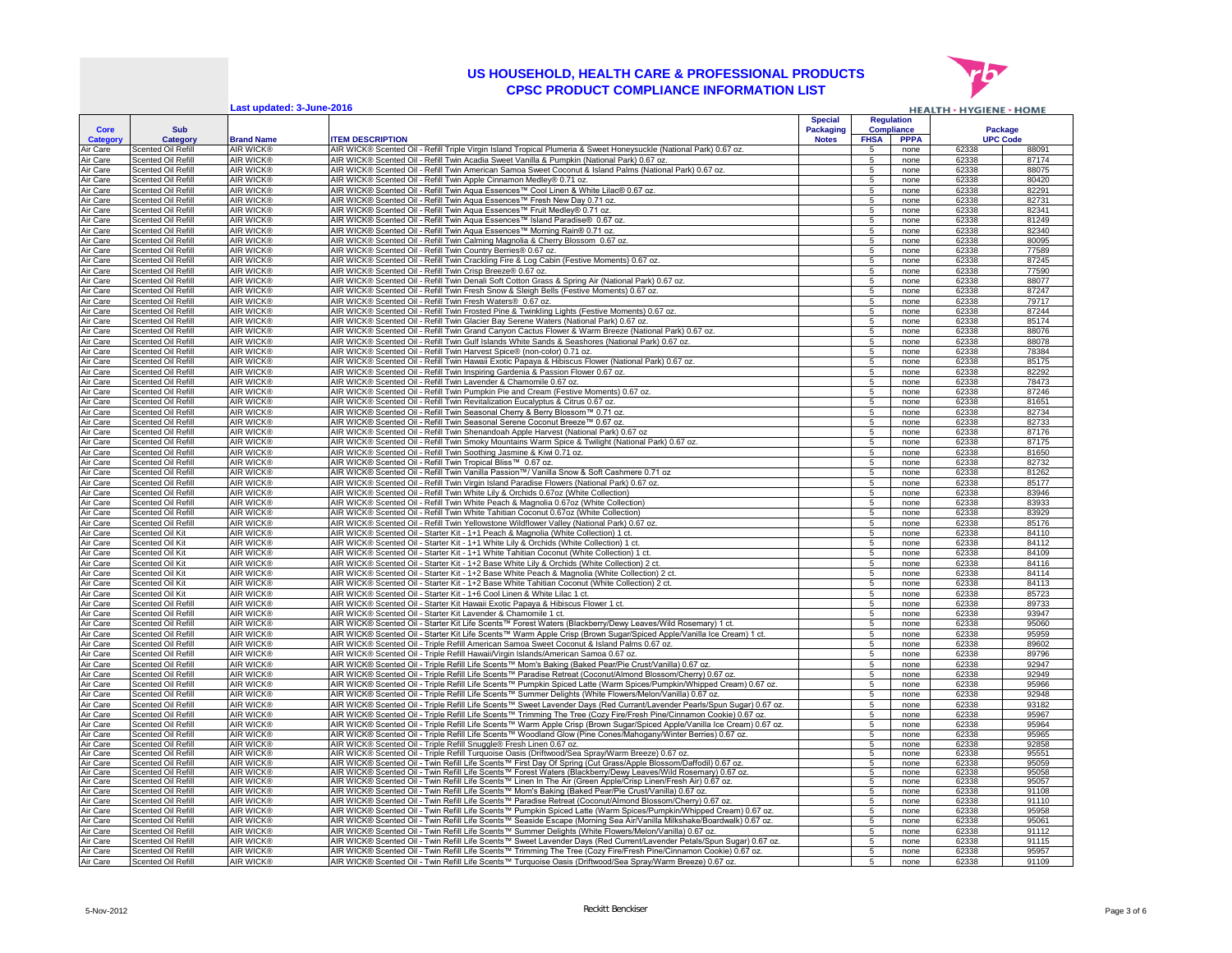

|                                   |                                        | Last updated: 3-June-2016            |                                                                                                                                              |                |                 |                   | <b>HEALTH &gt; HYGIENE &gt; HOME</b> |                 |
|-----------------------------------|----------------------------------------|--------------------------------------|----------------------------------------------------------------------------------------------------------------------------------------------|----------------|-----------------|-------------------|--------------------------------------|-----------------|
|                                   |                                        |                                      |                                                                                                                                              | <b>Special</b> |                 | <b>Regulation</b> |                                      |                 |
| Core                              | Sub                                    |                                      |                                                                                                                                              | Packaging      |                 | <b>Compliance</b> |                                      | Package         |
| <b>Category</b>                   | Category                               | <b>Brand Name</b>                    | <b>ITEM DESCRIPTION</b>                                                                                                                      | <b>Notes</b>   | <b>FHSA</b>     | <b>PPPA</b>       |                                      | <b>UPC Code</b> |
| Air Care                          | <b>Scented Oil Refill</b>              | <b>AIR WICK®</b>                     | AIR WICK® Scented Oil - Twin Refill Life Scents™ Vanilla Bakery Treat (Whipped Cream/Cupcakes/Raspberry Jam) 0.67 oz.                        |                | 5               | none              | 62338                                | 95956           |
| Air Care                          | Scented Oil Refill                     | <b>AIR WICK®</b>                     | AIR WICK® Scented Oil - Twin Refill Life Scents™ Warm Apple Crisp (Brown Sugar/Spiced Apple/Vanilla Ice Cream) 0.67 oz.                      |                | 5               | none              | 62338                                | 95954           |
| Air Care                          | Scented Oil Refill                     | <b>AIR WICK®</b>                     | AIR WICK® Scented Oil - Twin Refill Life Scents™ Woodland Glow (Pine Cones/Mahogany/Winter Berries) 0.67 oz.                                 |                | 5               | none              | 62338                                | 95955           |
| Air Care                          | Scented Oil Refill                     | <b>AIR WICK®</b>                     | AIR WICK® Scented Oil - Twin Refill Snuggle® Blue Iris 0.67 oz.                                                                              |                | 5               | none              | 62338                                | 94224           |
| Air Care                          | Scented Oil Refill                     | <b>AIR WICK®</b>                     | AIR WICK® Scented Oil - Twin Refill Yosemite Wild Strawberry & Mountain Rain 0.67 oz.                                                        |                | 5               | none              | 62338                                | 89666           |
| Air Care                          | Scented Oil Refill                     | AIR WICK®                            | AIR WICK® Scented Oil Mega - Refill Twin Apple Cinnamon 1.35 oz.                                                                             |                | 5               | none              | 62338                                | 88088           |
| Air Care                          | Scented Oil Refill                     | <b>AIR WICK®</b>                     | AIR WICK® Scented Oil Mega - Refill Twin Fresh Water 1.35 oz.                                                                                |                | 5               | none              | 62338                                | 88085           |
| Air Care                          | Scented Oil Refill                     | AIR WICK®                            | AIR WICK® Scented Oil Mega - Refill Twin Island Paradise 1.35 oz.                                                                            |                | 5               | none              | 62338                                | 88089           |
| Air Care                          | Scented Oil Refill                     | <b>AIR WICK®</b>                     | AIR WICK® Scented Oil Mega - Refill Twin Lavender 1.35 oz.                                                                                   |                | 5               | none              | 62338                                | 88086           |
| <b>Health Care</b>                | Chewable Tablets                       | <b>AIRBORNE®</b>                     | AIRBORNE® Chewable Tablets - Berry 64 ct.                                                                                                    | CRC            | none            | none              | 47865                                | 18630           |
| Health Care                       | Chewable Tablets                       | <b>AIRBORNE®</b>                     | AIRBORNE® Chewable Tablets - Berry 96 ct.                                                                                                    | CRC            | none            | none              | 47865                                | 96340           |
| Health Care                       | Chewable Tablets                       | <b>AIRBORNE®</b>                     | AIRBORNE® Chewable Tablets - Berry 32 ct.                                                                                                    | CRO            | none            | none              | 47865                                | 20221           |
| <b>Health Care</b>                | Chewable Tablets                       | <b>AIRBORNE®</b>                     | AIRBORNE® Chewable Tablets - Citrus 64 ct.                                                                                                   | CRC            | none            | none              | 47865                                | 18631           |
| <b>Health Care</b>                | Chewable Tablets                       | <b>AIRBORNE®</b>                     | AIRBORNE® Chewable Tablets - Citrus 96 ct                                                                                                    | CRC            | none            | none              | 47865                                | 96297           |
| Health Care                       | hewable Tablets                        | <b>AIRBORNE®</b><br><b>AIRBORNE®</b> | AIRBORNE® Chewable Tablets - Citrus 4 ct.                                                                                                    | CRC<br>CRC     | none            | none              | 47865                                | 89980<br>20334  |
| <b>Health Care</b>                | Chewable Tablets                       | <b>AIRBORNE®</b>                     | AIRBORNE® Chewable Tablets - Citrus 32 ct                                                                                                    | CRC            | none            | none              | 47865<br>47865                       | 92958           |
| Health Care<br><b>Health Care</b> | Chewable Tablets<br>Chewable Tablets   | <b>AIRBORNE®</b>                     | AIRBORNE® Dual Action™ Chewable Tablets - 4 ct<br>AIRBORNE® Dual Action™ Chewable Tablets - Citrus 32 ct                                     | CRC            | none<br>none    | none<br>none      | 47865                                | 90843           |
| Health Care                       | Chewable Tablets                       | AIRBORNE®                            | AIRBORNE® Dual Action™ Chewable Tablets - Tropical 32 ct                                                                                     | CRC            | none            | none              | 47865                                | 91144           |
| Health Care                       | Chewable Tablets                       | <b>AIRBORNE®</b>                     | AIRBORNE® Everyday Chewable Tablets - Berry 50 ct                                                                                            | CRC            | none            | none              | 47865                                | 89923           |
| Health Care                       | Chewable Tablets                       | <b>AIRBORNE®</b>                     | AIRBORNE® Everyday Effervescent Tablets - Citrus Blast 20 ct.                                                                                | CRC            | none            | none              | 47865                                | 95611           |
| <b>Health Care</b>                | Chewable Tablets                       | <b>NRBORNE®</b>                      | AIRBORNE® Everyday Gummies - 50 ct                                                                                                           | CRC            | none            | none              | 47865                                | 89922           |
| Health Care                       | Chewable Tablets                       | <b>NRBORNE®</b>                      | AIRBORNE® Everyday Gummies - Berry 50 ct                                                                                                     | CRC            | none            | none              | 47865                                | 90258           |
| Health Care                       | Chewable Tablets                       | <b>AIRBORNE®</b>                     | AIRBORNE® Everyday Gummies - Citrus 50 ct                                                                                                    | CRC            | none            | none              | 47865                                | 90257           |
| <b>Health Care</b>                | Chewable Tablets                       | <b>AIRBORNE®</b>                     | AIRBORNE® Gummies - Assorted Fruit 21 ct.                                                                                                    | CRC            | none            | none              | 47865                                | 18572           |
| <b>Health Care</b>                | Chewable Tablets                       | <b>AIRBORNE®</b>                     | AIRBORNE® Gummies - Assorted Fruit 42 ct                                                                                                     | CRC            | none            | none              | 47865                                | 18573           |
| <b>Health Care</b>                | <b>Chewable Tablets</b>                | <b>AIRBORNE®</b>                     | AIRBORNE® Gummies - Assorted Fruit 63 ct.                                                                                                    | CRC            | none            | none              | 47865                                | 96299           |
| Health Care                       | Chewable Tablets                       | <b>AIRBORNE®</b>                     | AIRBORNE® Gummies - Berry 21 ct.                                                                                                             | CRC            | none            | none              | 47865                                | 90846           |
| <b>Health Care</b>                | Chewable Tablets                       | <b>AIRBORNE®</b>                     | AIRBORNE® Gummies - Kids 21 ct                                                                                                               | CRC            | none            | none              | 47865                                | 18575           |
| Health Care                       | <b>Chewable Tablets</b>                | <b>AIRBORNE®</b>                     | AIRBORNE® Gummies - Kids 42 ct                                                                                                               | CRC            | none            | none              | 47865                                | 18576           |
| <b>Health Care</b>                | Chewable Tablets                       | <b>AIRBORNE®</b>                     | AIRBORNE® Gummies - Orange 21 ct                                                                                                             | CRC            | none            | none              | 47865                                | 94999           |
| <b>Health Care</b>                | <b>Chewable Tablets</b>                | <b>AIRBORNE®</b>                     | AIRBORNE® Gummies - Orange 42 ct                                                                                                             | CRC            | none            | none              | 47865                                | 95566           |
| <b>Health Care</b>                | <b>Chewable Tablets</b>                | <b>AIRBORNE®</b>                     | AIRBORNE® Gummies - Orange 63 ct.                                                                                                            | CRC            | none            | none              | 47865                                | 96339           |
| Health Care                       | Mouthwash                              | <b>CEPACOL®</b>                      | CEPACOL® Mouthwash - Gold 24 oz.                                                                                                             | CRC            | none            | 5                 | 63824                                | 79080           |
| Health Care                       | <b>Adult Liquids</b>                   | <b>DELSYM®</b>                       | DELSYM® Adult - Night Time Cough & Cold 4 oz.                                                                                                | CRC            | none            | 3                 | 63824                                | 18264           |
| <b>Health Care</b>                | <b>Adult Liquids</b>                   | <b>DELSYM®</b>                       | DELSYM® Adult - Night Time Multi-Symptom 4 oz.                                                                                               | CRC            | none            | $\mathbf{3}$      | 63824                                | 18364           |
| Health                            | Adult Liquids                          | <b>DELSYM®</b>                       | DELSYM® Adult Liquid - Cough Plus Chest Congestion DM Cherry 6 oz.                                                                           | CRC            | none            | none              | 63824                                | 21366           |
| Health                            | <b>Adult Liquids</b>                   | <b>DELSYM®</b>                       | DELSYM® Adult Liquid - Day Time Cough & Cold Mixed Berry 6 oz.                                                                               | CRC            | none            | 3                 | 63824                                | 21566           |
| Health                            | <b>Adult Liquids</b>                   | <b>DELSYM®</b>                       | DELSYM® Adult Liquid - Grape 3 oz. (w/ Dosage Cup)                                                                                           | CRC            | none            | none              | 63824                                | 17163           |
| Health                            | <b>Adult Liquids</b>                   | <b>DELSYM®</b>                       | DELSYM® Adult Liquid - Grape 5 oz.                                                                                                           | CRC            | none            | none              | 63824                                | 17165           |
| Health                            | <b>Adult Liquids</b>                   | <b>DELSYM®</b>                       | DELSYM® Adult Liquid - Orange 3 oz. (w/ Dosage Cup)                                                                                          | CRC            | none            | none              | 63824                                | 17563           |
| Health                            | <b>Adult Liquids</b>                   | <b>DELSYM®</b>                       | DELSYM® Adult Liquid - Orange 5 oz. (w/ Dosage Cup)                                                                                          | CRC            | none            | none              | 63824                                | 17565           |
| Health Care                       | Childrens Liquids                      | <b>DELSYM®</b>                       | DELSYM® Children's - Night Time Cough & Cold Grape 4 oz.                                                                                     | CRC            | none            | 3,4               | 63824                                | 18464           |
| Health<br>Health                  | Childrens Liquids                      | <b>DELSYM®</b><br><b>DELSYM®</b>     | DELSYM® Children's Liquid - Cough Plus Chest Congestion DM Cherry 6 oz.<br>DELSYM® Children's Liquid - Cough Plus Cold Nighttime Berry 6 oz. | CRC<br>CRC     | none            | none              | 63824<br>63824                       | 21466<br>21266  |
|                                   | <b>Childrens Liquids</b>               | <b>DELSYM®</b>                       |                                                                                                                                              | CRC            | none            | 3,4               | 63824                                | 27263           |
| Health<br>Health                  | Childrens Liquids<br>Childrens Liquids | <b>DELSYM®</b>                       | DELSYM® Children's Liquid - Grape 3 oz. (w/ Dosage Cup)<br>DELSYM® Children's Liquid - Grape 5 oz                                            | CRC            | none<br>none    | none<br>none      | 63824                                | 27265           |
| Health                            | Childrens Liquids                      | <b>DELSYM®</b>                       | DELSYM® Children's Liquid - Orange 3 oz. (w/ Dosage Cup)                                                                                     | CRC            | none            | none              | 63824                                | 27663           |
| Health                            | <b>Childrens Liquids</b>               | <b>DELSYM®</b>                       | DELSYM® Children's Liquid - Orange 5 oz. (w/ Dosage Cup)                                                                                     | CRC            | none            | none              | 63824                                | 27665           |
| Health                            | Mixed Pack                             | <b>DELSYM®</b>                       | DELSYM® Liquid - Adult and Children's Orange 3 oz.                                                                                           | CRC            | none            | none              | 63824                                | 18022           |
| Health                            | Probiotics                             |                                      | DIGESTIVE ADVANTAGE@DIGESTIVE ADVANTAGE@ Probiotic - Gummies + Fiber 45 ct.                                                                  | CRC            | none            | none              | 20525                                | 18362           |
| Health                            | Probiotics                             | <b>DIGESTIVE ADVANTAGE®</b>          | DIGESTIVE ADVANTAGE® Probiotic - Gummies + Fiber 65 ct.                                                                                      | CRC            | none            | none              | 20525                                | 18361           |
| Health                            | Probiotics                             | <b>DIGESTIVE ADVANTAGE®</b>          | DIGESTIVE ADVANTAGE® Probiotic - Gummies 30 ct.                                                                                              | CRC            | none            | none              | 20525                                | 18363           |
| Health                            | Probiotics                             | <b>DIGESTIVE ADVANTAGE®</b>          | DIGESTIVE ADVANTAGE® Probiotic - Gummies 60 ct.                                                                                              | CRC            | none            | none              | 20525                                | 18367           |
| Health                            | Probiotics                             | DIGESTIVE ADVANTAGE®                 | DIGESTIVE ADVANTAGE® Probiotic - Gummies 80 ct.                                                                                              | CRC            | none            | none              | 20525                                | 18365           |
| Health                            | Probiotics                             | DIGESTIVE ADVANTAGE®                 | DIGESTIVE ADVANTAGE® Probiotic - Gummies Kids 60 ct                                                                                          | CRC            | none            | none              | 20525                                | 90124           |
| Health                            | Probiotics                             | DIGESTIVE ADVANTAGE®                 | DIGESTIVE ADVANTAGE® Probiotic - Gummies Kids 80 ct.                                                                                         | CRC            | none            | none              | 20525                                | 90125           |
| Health                            | Probiotics                             | DIGESTIVE ADVANTAGE®                 | DIGESTIVE ADVANTAGE® Probiotic - Gummies Strawberry 60 ct.                                                                                   | CRC            | none            | none              | 20525                                | 93617           |
| M-P Cleaners                      | Oven Cleaner                           | EASY-OFF®                            | EASY-OFF® - BBQ Grill Cleaner - Aerosol 16 oz.                                                                                               | aerosol        | 1,2,5           | none              | 62338                                | 081817          |
|                                   | M-P Cleaners Oven Cleaner              | EASY-OFF®                            | EASY-OFF® - Oven Cleaner - Fume Free (Max) - Aerosol 16 oz.                                                                                  | aerosol        | 1,2,5           | none              | 62338                                | 00178           |
| Hygiene                           | <b>BBQ</b>                             | EASY-OFF®                            | EASY-OFF® BBQ Grill Cleaner - Aerosol 14.5 oz                                                                                                | aerosol        | 1,2,5           | none              | 62338                                | 87981           |
| Hygiene                           | Oven Cleaner                           | EASY-OFF®                            | EASY-OFF® Oven Cleaner - Fume Free Max Aerosol 14.5 oz.                                                                                      | aerosol        | 1,2,5           | none              | 62338                                | 87977           |
| Hygiene                           | Oven Cleaner                           | <b>EASY-OFF®</b>                     | EASY-OFF® Oven Cleaner - Heavy Duty Regular Scent Aerosol 14.5 oz.                                                                           | CRC/Aeroso     | 1,2,3           | none              | 62338                                | 87979           |
| <b>Fabric Care</b>                | Starch                                 | <b>EASY ON®</b>                      | EASY-ON® - Double Starch - Crisp Linen Scent 20 oz                                                                                           | aerosol        | 1,2             | none              | 62338                                | 00271           |
| <b>Fabric Care</b>                | Starch                                 | <b>EASY ON®</b>                      | EASY-ON® - Speed Starch - Crisp Linen™ Scent 20 oz.                                                                                          | aerosol        | 1,2             | none              | 62338                                | 00215           |
| Hygiene                           | Dishwasher Cleaner                     | <b>FINISH®</b>                       | FINISH® Dishwasher Cleaner - Liquid Fresh 8.45 oz.                                                                                           |                | $5\overline{)}$ | none              | 51700                                | 89958           |
| Hygiene                           | Dishwasher Cleaner                     | <b>FINISH®</b>                       | INISH® Dishwasher Cleaner - Liquid Fresh 8.45 oz.                                                                                            |                | $5\overline{)}$ | none              | 51700                                | 95315           |
| M-P Cleaners                      | cleaner                                | IME-A-WAY®                           | IME-A-WAY® - Cleaner Toggle Top 28 oz                                                                                                        | CRC            | 3,5             | none              | 51700                                | 39605           |
| M-P Cleaners                      | cleaner                                | LIME-A-WAY®                          | IME-A-WAY® - Cleaner Trigger 16 oz                                                                                                           | CRC            | 3,5             | none              | 51700                                | 39016           |
| M-P Cleaners cleaner              |                                        | LIME-A-WAY®                          | LIME-A-WAY® - Cleaner Trigger 22 oz.                                                                                                         | CRC            | 3,5             | none              | 51700                                | 87103           |
| M-P Cleaners cleaner              |                                        | LIME-A-WAY®                          | IME-A-WAY® - Cleaner Trigger 32 oz                                                                                                           | CRC            | 3,5             | none              | 51700                                | 87104           |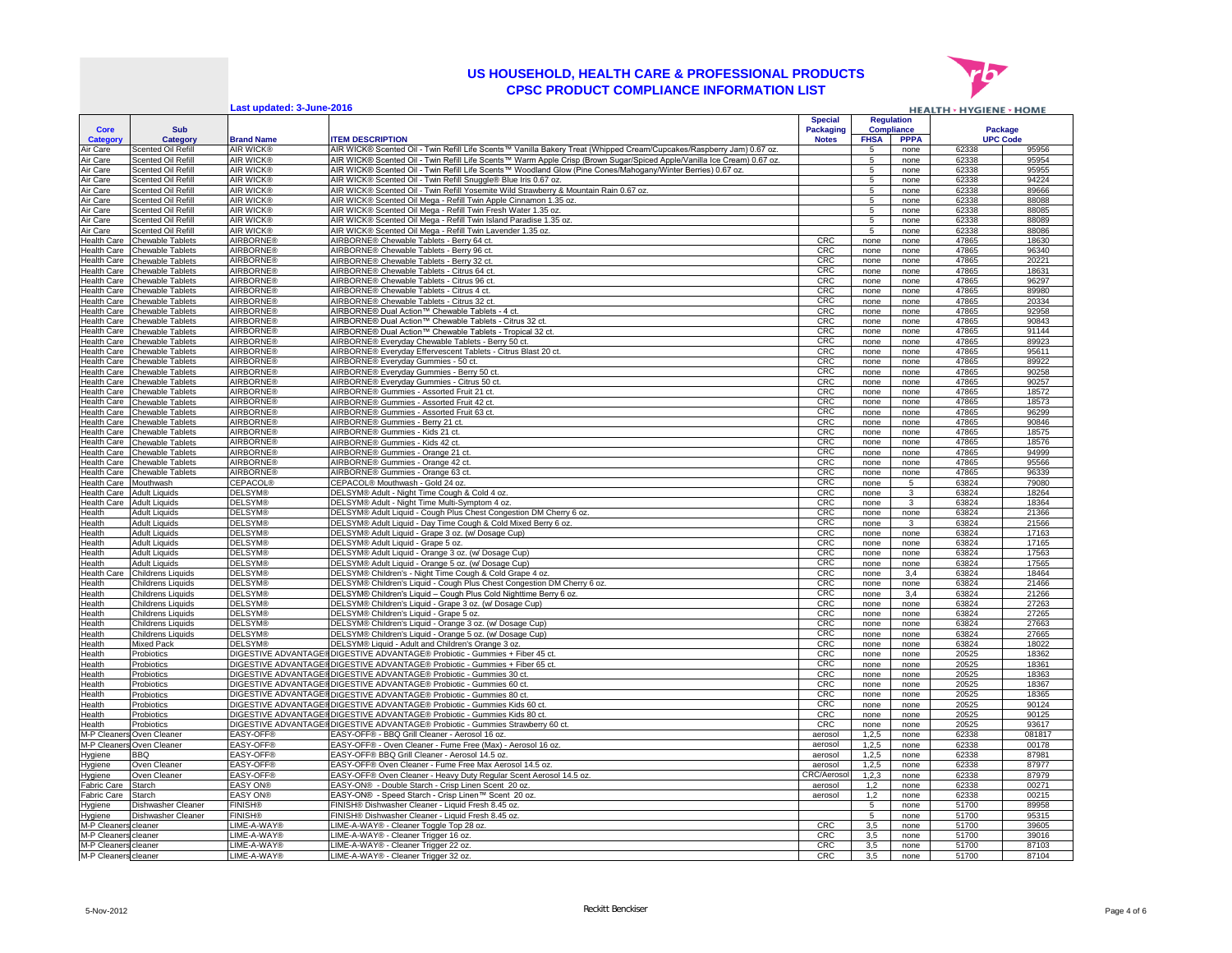

**Last updated: 3-June-2016**

|                         |                                      | Last updated: 3-June-2016                    |                                                                                                                                                                                       |                                  |                  |                                  | <b>HEALTH &gt; HYGIENE &gt; HOME</b> |                |
|-------------------------|--------------------------------------|----------------------------------------------|---------------------------------------------------------------------------------------------------------------------------------------------------------------------------------------|----------------------------------|------------------|----------------------------------|--------------------------------------|----------------|
|                         |                                      |                                              |                                                                                                                                                                                       | <b>Special</b>                   |                  | <b>Regulation</b>                |                                      |                |
| <b>Core</b><br>Category | Sub<br><b>Category</b>               | <b>Brand Name</b>                            | <b>ITEM DESCRIPTION</b>                                                                                                                                                               | <b>Packaging</b><br><b>Notes</b> | <b>FHSA</b>      | <b>Compliance</b><br><b>PPPA</b> | Package<br><b>UPC Code</b>           |                |
| Hygiene                 | DIP-IT® - Stain Remover              | LIME-A-WAY®                                  | LIME-A-WAY® - DIP-IT® - Automatic Drip Coffeemaker Cleaner Liquid 7 oz.                                                                                                               |                                  | 5                | none                             | 27443                                | 36327          |
| M-P Cleaner             | <b>TRC</b>                           | LIME-A-WAY®                                  | LIME-A-WAY® - Toilet Bowl Cleaner - Liquid 16 oz                                                                                                                                      | CRC                              | 3,5,6            | none                             | 51700                                | 39700          |
| Hygiene                 | Toilet Bowl Cleaners TBC LIME-A-WAY® |                                              | LIME-A-WAY® Automatic Toilet Bowl Cleaner - Fresh Waters 2 ct.                                                                                                                        |                                  | 5                | none                             | 51700                                | 89308          |
| Hygiene                 | Hard Water Cleaner                   | LIME-A-WAY®                                  | LIME-A-WAY® Liquid - Toggle Top 28 oz                                                                                                                                                 | <b>CRC</b>                       | 3,5              | none                             | 51700                                | 39605          |
| Air Care                | Air Treatment                        | LYSOL® - NEUTRA AIR®                         | LYSOL® NEUTRA AIR® - FRESHMATIC® - Kit Fresh Scent 4 ct.                                                                                                                              | aerosol                          | 1, 5, 7          | $\mathcal{P}$                    | 19200                                | 79830          |
| Air Care<br>Air Care    | Air Treatment                        | LYSOL® - NEUTRA AIR®<br>LYSOL® - NEUTRA AIR® | LYSOL® NEUTRA AIR® - FRESHMATIC® - Refill Fresh Scent 6.17 oz.<br>LYSOL® NEUTRA AIR® - FRESHMATIC® - Refill Lavender Mist 6.17 oz                                                     | aerosol                          | 1, 5, 7<br>1,5,7 | $\overline{2}$<br>$\overline{2}$ | 19200<br>19200                       | 79831<br>82892 |
| Air Care                | Air Treatment<br>Air Treatment       | LYSOL® - NEUTRA AIR®                         | YSOL® NEUTRA AIR® - FRESHMATIC® - Refill Lemon Essence® 6.17 oz                                                                                                                       | aerosol<br>aerosol               | 1.5.7            | $\mathcal{P}$                    | 19200                                | 80881          |
| Air Care                | Air Treatment                        | LYSOL® - NEUTRA AIR®                         | LYSOL® NEUTRA AIR® - FRESHMATIC® - Refill Morning Linen™ 6.17oz                                                                                                                       | aerosol                          | 1, 5, 7          | $\mathcal{P}$                    | 19200                                | 81344          |
| Health                  | Joint Health                         | <b>MOVEFREE®</b>                             | MOVE FREE® Night - GC + Melatonin 80 ct.                                                                                                                                              | <b>CRC</b>                       | none             | none                             | 20525                                | 92729          |
| Health                  | Childrens                            | <b>MUCINEX®</b>                              | MUCINEX® Children's Expectorant - Cherry 4 oz                                                                                                                                         | <b>CRC</b>                       | none             | none                             | 63824                                | 27464          |
| Health                  | Childrens                            | <b>MUCINEX®</b>                              | MUCINEX® Children's Expectorant - Grape 4 oz.                                                                                                                                         | CRC                              | none             | none                             | 63824                                | 27364          |
| Health                  | Childrens                            | <b>MUCINEX®</b>                              | MUCINEX® Children's Liquid - Cold, Cough, & Sore Throat Mixed Berry 4 oz.                                                                                                             | CRC                              | none             | $\mathcal{R}$                    | 63824                                | 27864          |
| Health                  | Childrens<br>Childrens               | <b>MUCINEX®</b><br><b>MUCINEX®</b>           | MUCINEX® Children's Liquid - Congestion & Cough Berrylicious 6.8 oz.                                                                                                                  | <b>CRC</b><br>CRC                | none<br>none     | none<br>none                     | 63824<br>63824                       | 27967<br>27764 |
| Health<br>Health        | Childrens                            | <b>MUCINEX®</b>                              | MUCINEX® Children's Liquid - Stuffy Nose & Cold Mixed Berry 4 oz.<br>MUCINEX® Children's Multi-Symptom Liquid - Cold & Fever Berry Blast 4 oz.                                        | CRC                              | none             | 3                                | 63824                                | 01764          |
| Health                  | Childrens                            | <b>MUCINEX®</b>                              | MUCINEX® Children's Multi-Symptom Liquid - Cold Very Berry 6.8 oz.                                                                                                                    | CRC                              | none             | $\mathcal{R}$                    | 63824                                | 01067          |
| Health                  | Childrens                            | <b>MUCINEX®</b>                              | MUCINEX® Children's Multi-Symptom Liquid - Day Night 4 oz.                                                                                                                            | CRC                              | none             | $\mathbf{B}$                     | 63824                                | 90994          |
| Health                  | Childrens                            | <b>MUCINEX®</b>                              | MUCINEX® Children's Multi-Symptom Liquid - Nighttime Cold Mixed Berry 4 oz.                                                                                                           | CRC                              | none             | 3.4                              | 63824                                | 60064          |
| Health                  | Childrens                            | <b>MUCINEX®</b>                              | MUCINEX® Children's Multi-Symptom Liquid - Very Berry 4 oz.                                                                                                                           | CRC                              | none             | $\mathcal{R}$                    | 63824                                | 01064          |
| Health                  | <b>FAST-MAX®</b>                     | <b>MUCINEX®</b>                              | MUCINEX® FAST-MAX® Adult Caplets - Severe Congestion & Cough 20 ct.                                                                                                                   | CRC                              | none             | none                             | 63824                                | 19320          |
| Health                  | <b>FAST-MAX®</b>                     | <b>MUCINEX®</b>                              | MUCINEX® FAST-MAX® Adult Liquid - Cold & Sinus 6 oz.                                                                                                                                  | CRC                              | none             |                                  | 63824                                | 01665          |
| Health<br>Health        | FAST-MAX®<br><b>FAST-MAX®</b>        | <b>MUCINEX®</b><br><b>MUCINEX®</b>           | MUCINEX® FAST-MAX® Adult Liquid - Cold, Flu, & Sore Throat 6 oz.<br>MUCINEX® FAST-MAX® Adult Liquid - Cold, Flu, & Sore Throat 9 oz                                                   | CRC<br>CRC                       | none<br>none     | 3<br>3                           | 63824<br>63824                       | 01565<br>01569 |
| Health                  | <b>FAST-MAX®</b>                     | <b>MUCINEX®</b>                              | MUCINEX® FAST-MAX® Adult Liquid - Day Night Severe Cold/Cold & Flu 6 oz                                                                                                               | <b>CRC</b>                       | none             | 3.4                              | 63824                                | 52622          |
| Health                  | <b>FAST-MAX®</b>                     | <b>MUCINEX®</b>                              | MUCINEX® FAST-MAX® Adult Liquid - Day Night Severe Congestion & Cough/Cold & Flu 6 oz.                                                                                                | CRC                              | none             | 3,4                              | 63824                                | 02822          |
| Health                  | <b>FAST-MAX®</b>                     | <b>MUCINEX®</b>                              | MUCINEX® FAST-MAX® Adult Liquid - Nighttime Cold & Flu 6 oz.                                                                                                                          | CRC                              | none             | 3,4                              | 63824                                | 50066          |
| Health                  | <b>FAST-MAX®</b>                     | <b>MUCINEX®</b>                              | MUCINEX® FAST-MAX® Adult Liquid - Severe Cold - 6 oz.                                                                                                                                 | CRC                              | none             |                                  | 63824                                | 02066          |
| Health                  | <b>FAST-MAX®</b>                     | <b>MUCINEX®</b>                              | MUCINEX® FAST-MAX® Adult Liquid - Severe Congestion & Cough 6 oz.                                                                                                                     | CRC                              | none             | none                             | 63824                                | 01465          |
| Health                  | <b>FAST-MAX®</b>                     | <b>MUCINEX®</b>                              | MUCINEX® FAST-MAX® Adult Liquid - Severe Congestion & Cough 9 oz.                                                                                                                     | CRC                              | none             | none                             | 63824                                | 01969          |
| Health                  | <b>FAST-MAX®</b><br><b>FAST-MAX®</b> | <b>MUCINEX®</b><br><b>MUCINEX®</b>           | MUCINEX® FAST-MAX® Caplets - Cold & Sinus 20 ct.<br>MUCINEX® FAST-MAX® Caplets - Cold, Flu, & Sore Throat 8 ct.                                                                       | CRC<br>CRC                       | none             | 3<br>3                           | 63824<br>63824                       | 19020<br>19144 |
| Health<br>Health        | <b>FAST-MAX®</b>                     | <b>MUCINEX®</b>                              | MUCINEX® FAST-MAX® Caplets - Cold, Flu, & Sore Throat 20 ct.                                                                                                                          | <b>CRC</b>                       | none<br>none     | 3                                | 63824                                | 19120          |
| Health                  | <b>FAST-MAX®</b>                     | <b>MUCINEX®</b>                              | MUCINEX® FAST-MAX® Caplets - Cold, Flu, & Sore Throat 32 ct.                                                                                                                          | CRC                              | none             | 3                                | 63824                                | 19116          |
| Health                  | FAST-MAX®                            | <b>MUCINEX®</b>                              | MUCINEX® FAST-MAX® Caplets - Day Night Severe Cold/Cold & Flu 30 ct.                                                                                                                  | CRC                              | none             | 3,4                              | 63824                                | 55130          |
| Health                  | <b>FAST-MAX®</b>                     | <b>MUCINEX®</b>                              | MUCINEX® FAST-MAX® Caplets - Day Night Severe Congestion & Cough/Cold & Flu 30 ct.                                                                                                    | CRC                              | none             | 3,4                              | 63824                                | 55530          |
| Health                  | <b>FAST-MAX®</b>                     | <b>MUCINEX®</b>                              | MUCINEX® FAST-MAX® Caplets - Severe Cold 20 ct.                                                                                                                                       | CRC                              | none             | 3                                | 63824                                | 19220          |
| Health                  | <b>FAST-MAX®</b>                     | <b>MUCINEX®</b>                              | MUCINEX® FAST-MAX® Clear & Cool Adult Liquid - Cold, Flu, & Sore Throat 6 oz.                                                                                                         | CRC                              | none             | 3                                | 63824                                | 54266          |
| Health                  | <b>FAST-MAX®</b><br><b>FAST-MAX®</b> | <b>MUCINEX®</b>                              | MUCINEX® FAST-MAX® Clear & Cool Adult Liquid - Congestion & Headache 6 oz                                                                                                             | CRC                              | none             | 3                                | 63824                                | 54366<br>54422 |
| Health<br>Health        | FAST-MAX®                            | <b>MUCINEX®</b><br><b>MUCINEX®</b>           | MUCINEX® FAST-MAX® Clear & Cool Adult Liquid - Day Night Severe Congestion & Cough/Cold & Flu 6 oz.<br>MUCINEX® FAST-MAX® Clear & Cool Adult Liquid - Severe Congestion & Cough 6 oz. | CRC<br>CRC                       | none<br>none     | 3,4<br>none                      | 63824<br>63824                       | 54166          |
| Health                  | FAST-MAX®                            | <b>MUCINEX®</b>                              | MUCINEX® FAST-MAX® DM Adult Liquid - 6 oz.                                                                                                                                            | CRC                              | none             | none                             | 63824                                | 01866          |
| Health                  | <b>FAST-MAX®</b>                     | <b>MUCINEX®</b>                              | MUCINEX® FAST-MAX® Liquid Gels - Cold, Flu & Sore Throat 16 ct.                                                                                                                       | CRC                              | none             | 3                                | 63824                                | 58616          |
| Health                  | FAST-MAX®                            | <b>MUCINEX®</b>                              | MUCINEX® FAST-MAX® Liquid Gels - Congestion & Headache 16 ct                                                                                                                          | CRC                              | none             | 3                                | 63824                                | 58716          |
| Health                  | <b>FAST-MAX®</b>                     | <b>MUCINEX®</b>                              | MUCINEX® FAST-MAX® Liquid Gels - Day Severe Cold & Night Cold & Flu 24 ct.                                                                                                            | CRC                              | none             | 3                                | 63824                                | 59024          |
| Health                  | <b>FAST-MAX®</b>                     | <b>MUCINEX®</b>                              | MUCINEX® FAST-MAX® Liquid Gels - Nighttime Cold & Flu 16 ct.                                                                                                                          | CRC                              | none             | 3                                | 63824                                | 58816          |
| Health<br>Health        | FAST-MAX®<br>SINUS-MAX®              | <b>MUCINEX®</b><br><b>MUCINEX®</b>           | MUCINEX® FAST-MAX® Liquid Gels - Severe Cold & Sinus 16 ct.<br>MUCINEX® SINUS-MAX® - Day & Night Caplets 20 ct.                                                                       | CRC<br>CRC                       | none             | 3<br>3,4                         | 63824<br>63824                       | 58716<br>20220 |
| Health                  | SINUS-MAX®                           | <b>MUCINEX®</b>                              | MUCINEX® SINUS-MAX® - Pressure & Pain 20 ct.                                                                                                                                          | CRC                              | none<br>none     | 3                                | 63824                                | 20020          |
| Health                  | SINUS-MAX®                           | <b>MUCINEX®</b>                              | MUCINEX® SINUS-MAX® - Severe Congestion Relief 20 ct.                                                                                                                                 | CRC                              | none             | 3                                | 63824                                | 20120          |
| Health                  | SINUS-MAX®                           | <b>MUCINEX®</b>                              | MUCINEX® SINUS-MAX® - Severe Congestion Relief 8 ct.                                                                                                                                  | CRC                              | none             | 3                                | 63824                                | 20144          |
| Health                  | SINUS-MAX®                           | <b>MUCINEX®</b>                              | MUCINEX® SINUS-MAX® Adult Liquid - Max Strength Nighttime 6 oz.                                                                                                                       | CRC                              | none             | 3,4                              | 63824                                | 26266          |
| Health                  | SINUS-MAX®                           | <b>MUCINEX®</b>                              | MUCINEX® SINUS-MAX® Adult Liquid - Max Strength Severe Congestion Relief 6 oz.                                                                                                        | CRC                              | none             | 3                                | 63824                                | 26166          |
| Health                  | SINUS-MAX®                           | <b>MUCINEX®</b><br><b>MUCINEX®</b>           | MUCINEX® SINUS-MAX® Adult Liquid - Max Strength Severe Congestion Relief and Nighttime 6 oz.                                                                                          | CRC                              | none             | 3,4                              | 63824                                | 26322          |
| Health<br>Health        | SINUS-MAX®<br>SINUS-MAX®             | <b>MUCINEX®</b>                              | MUCINEX® SINUS-MAX® Clear & Cool Adult Liquid - Severe Congestion Relief 6 oz.<br>MUCINEX® SINUS-MAX® Liquid Gels - Day & Night 24 ct.                                                | CRC<br>CRC                       | none<br>none     | $\ensuremath{\mathsf{3}}$<br>3   | 63824<br>63824                       | 26566<br>68824 |
| Health                  | SINUS-MAX®                           | <b>MUCINEX®</b>                              | MUCINEX® SINUS-MAX® Liquid Gels - Severe Congestion Relief 16 ct.                                                                                                                     | <b>CRC</b>                       | none             | 3                                | 63824                                | 68616          |
| Health                  | SINUS-MAX®                           | <b>MUCINEX®</b>                              | MUCINEX® SINUS-MAX® Nasal Spray - FULL FORCE 0.75 oz.                                                                                                                                 | CRC                              | none             | none                             | 63824                                | 83436          |
| Home Care               | Aerosols                             | <b>OLD ENGLISH®</b>                          | OLD ENGLISH® - Aerosol - Almond 12.5 oz.                                                                                                                                              | aerosol                          | 1,2,5            | none                             | 62338                                | 77677          |
| Home Care               | Aerosols                             | <b>OLD ENGLISH®</b>                          | OLD ENGLISH® - Aerosol - Lemon 12.5 oz.                                                                                                                                               | aerosol                          | 1,2,5            | none                             | 62338                                | 74035          |
| Home Care               | Liquids                              | <b>OLD ENGLISH®</b>                          | OLD ENGLISH® - Oil - Lemon 16 oz.                                                                                                                                                     | CRC                              | 5,7              | 1,2                              | 62338                                | 07325          |
| Home Care<br>Home Care  | Liquids<br>Liquids                   | <b>OLD ENGLISH®</b><br><b>OLD ENGLISH®</b>   | OLD ENGLISH® - Oil - Lemon 8 oz.<br>OLD ENGLISH® - Scratch Cover for Dark Wood 8 oz.                                                                                                  | CRC<br>CRC                       | 5,7<br>5.7       | 1,2<br>1,2                       | 62338<br>62338                       | 01863<br>08046 |
| Home Care               | Liquids                              | <b>OLD ENGLISH®</b>                          | OLD ENGLISH® - Scratch Cover for Light Wood 8 oz.                                                                                                                                     | CRC                              | 5,7              | 1,2                              | 62338                                | 08050          |
|                         | M-P Cleaners Oven Cleaner            | EASY-OFF® Prof                               | PROFESSIONAL EASY-OFF® - Cleaner-Degreaser Conc multiple use dilution 1 gal.                                                                                                          | CRC                              | 3,5              | none                             | 62338                                | 74383          |
|                         | M-P Cleaners Oven Cleaner            | <b>EASY-OFF® Prof</b>                        | PROFESSIONAL EASY-OFF® - Fume Free (Max) Oven Cleaner Aerosol 24 oz.                                                                                                                  | aerosol                          | 1,2,5            | none                             | 62338                                | 74017          |
|                         | M-P Cleaners Oven Cleaner            | EASY-OFF® Prof                               | PROFESSIONAL EASY-OFF® - Heavy Duty Oven and Grill Cleaner Aerosol 24 oz.                                                                                                             | <b>CRC/Aerosc</b>                | 1,2,3,5          | none                             | 62338                                | 04250          |
|                         | M-P Cleaners Oven Cleaner            | EASY-OFF® Prof                               | PROFESSIONAL EASY-OFF® - Oven & Grill Cleaner Ready-to-Use 64 oz.                                                                                                                     | <b>CRC</b>                       | 3.5              | none                             | 62338                                | 80689          |
|                         | M-P Cleaners Stainless Steel         | EASY-OFF® Prof                               | PROFESSIONAL EASY-OFF® - Stainless Steel Cleaner & Polish 17 oz.                                                                                                                      | aerosol                          | 1,2,5            | none                             | 62338                                | 76461          |
| M-P Cleaners TBC        | Fabric Care Ready To Use             | VANI-SOL®<br><b>RESOLVE® Carpet</b>          | PROFESSIONAL VANI-SOL® - High Acid Bowl Cleanse Ready-to-use 32 oz.<br>RESOLVE® - Easy Clean kit - 22 oz. Aero + Device                                                               | <b>CRC</b><br>aerosol            | 3,5,6<br>1,2     | none                             | 36241<br>19200                       | 02212<br>82844 |
|                         |                                      |                                              |                                                                                                                                                                                       |                                  |                  | none                             |                                      |                |